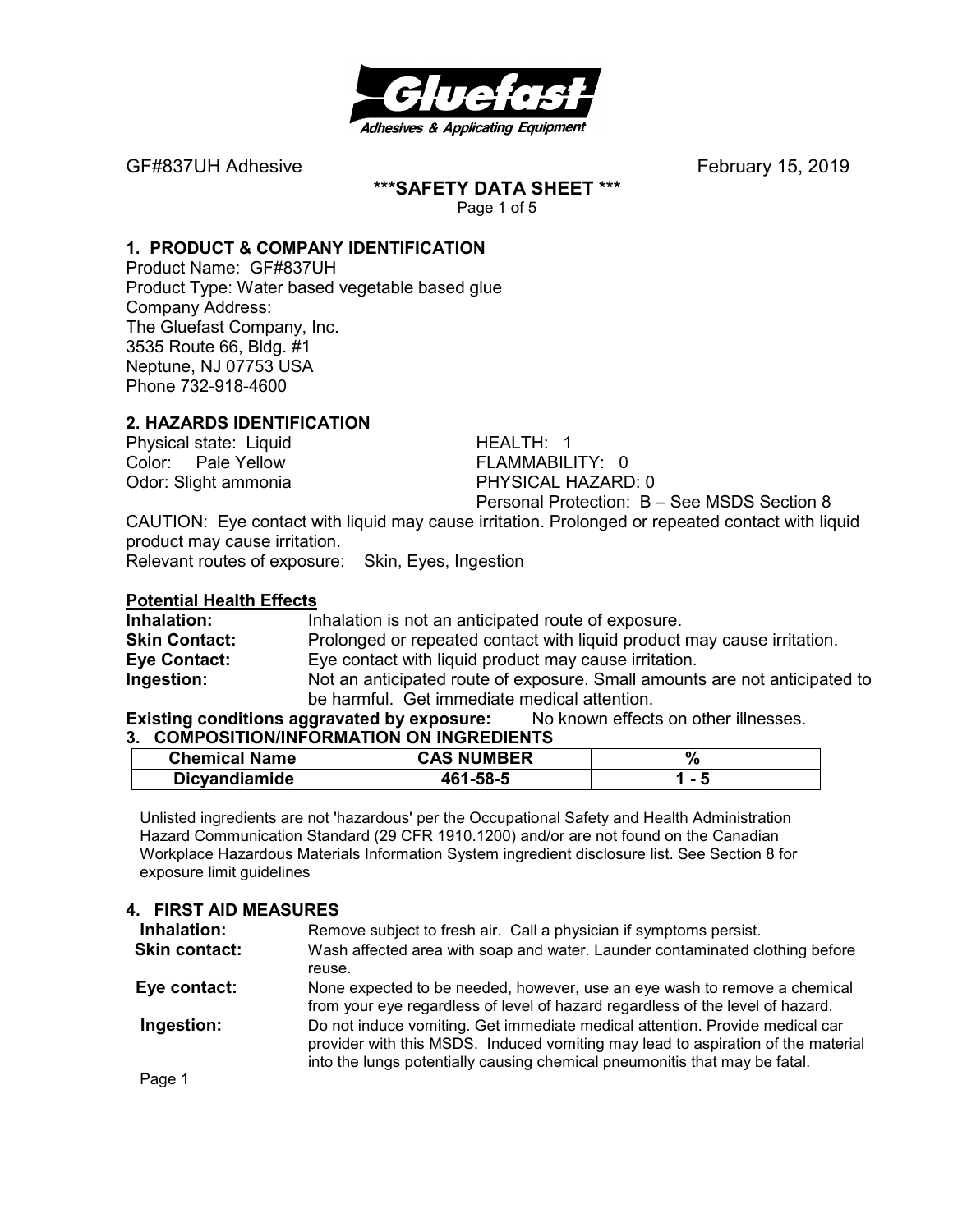

## **\*\*\*SAFETY DATA SHEET \*\*\***  Page 2 of 5

| <b>5. FIRE FIGHTING MEASURES</b><br>Flash point:<br>Auto ignition temperature:<br>Flammable/Explosive limits - lower:<br>Flammable/Explosive limits - upper:<br><b>Extinguishing media:</b> | Non-flammable<br>Not applicable<br>Not applicable<br>Not applicable<br>Non-flammable in liquid state; use water spray, foam,<br>dry chemical or carbon dioxide on dried product. |
|---------------------------------------------------------------------------------------------------------------------------------------------------------------------------------------------|----------------------------------------------------------------------------------------------------------------------------------------------------------------------------------|
| Special firefighting procedures:                                                                                                                                                            | Persons exposed to products of combustion should<br>wear self-contained breathing apparatus and full<br>protective equipment.                                                    |
| Unusual fire or explosion hazards:                                                                                                                                                          | There is a possibility of pressure buildup in closed<br>containers when heated. Water spray may be used to<br>cool the containers.                                               |
| <b>Hazardous combustion products:</b>                                                                                                                                                       | Carbon dioxide, Carbon monoxide Nitrogen<br>containing gases                                                                                                                     |

#### **6. ACCIDENTAL RELEASE MEASURES**

Dike if necessary, contain spill with inert absorbent and transfer to containers for disposal. Keep spilled product out of sewers, watersheds or water systems.

| <b>Environmental precautions:</b> | Do not allow material to contaminate ground water<br>system. No special environmental precautions<br>required.                                                                                                                                                                         |
|-----------------------------------|----------------------------------------------------------------------------------------------------------------------------------------------------------------------------------------------------------------------------------------------------------------------------------------|
| <b>Clean-up methods:</b>          | Spills should be taken up with suitable absorbent and<br>placed in containers. Spill area can be washed with<br>water; collect wash water for approved disposal. Do<br>not flush to storm sewer or waterway. Contact state<br>or town municipalities for proper disposal instructions. |
| 7. HANDLING AND STORAGE           |                                                                                                                                                                                                                                                                                        |
| Handling:                         | Wear appropriate protective equipment when working<br>with this product.                                                                                                                                                                                                               |
| Storage:                          | Store at room temperature. Rotate stock using oldest<br>material first. Shelf life is three months.<br><b>KEEP FROM FREEZING</b>                                                                                                                                                       |
| Page 2                            |                                                                                                                                                                                                                                                                                        |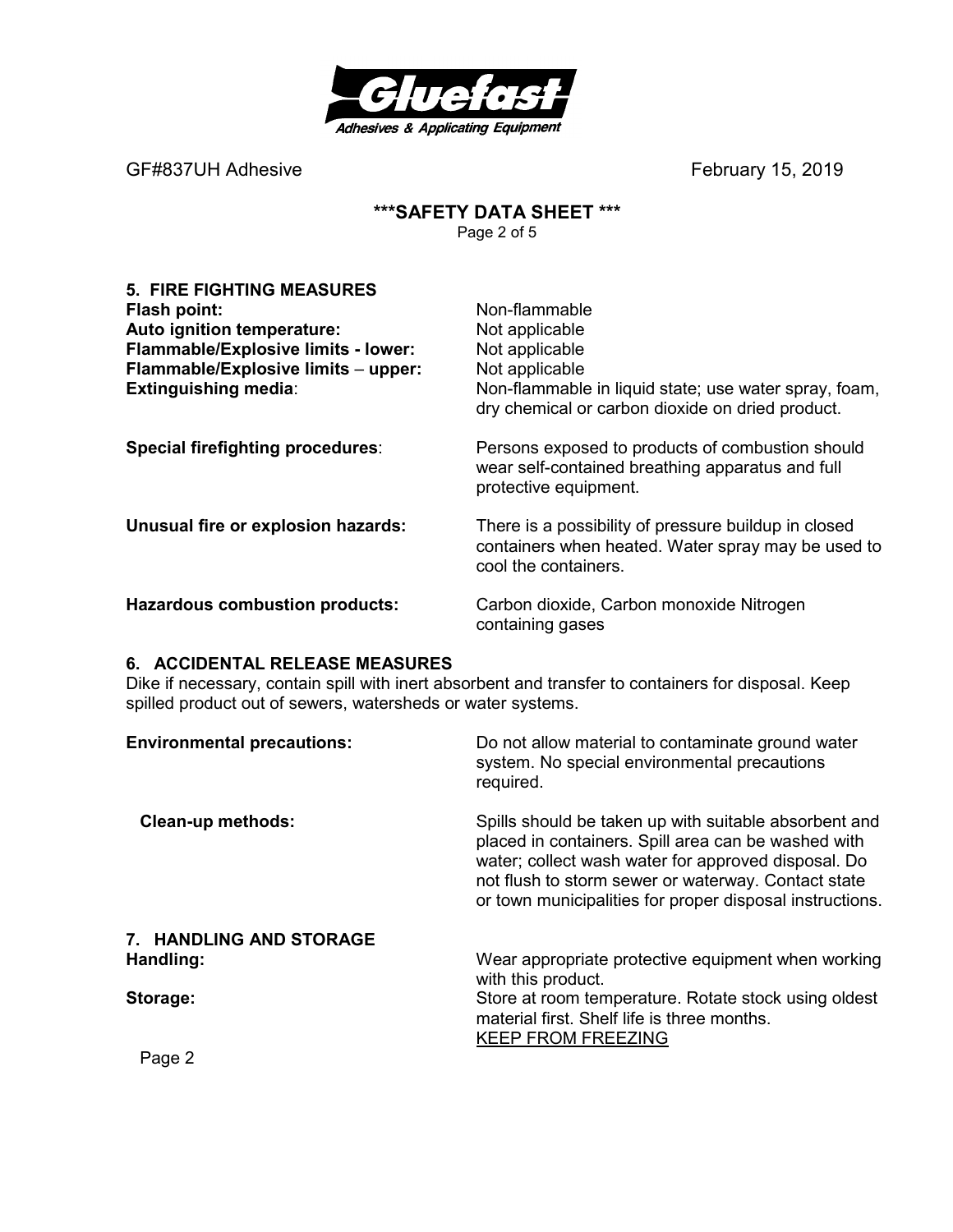

# **\*\*\*SAFETY DATA SHEET \*\*\***

Page 3 of 5

# **8. EXPOSURE CONTROLS/PERSONAL PROTECTION**

**Employers should complete an assessment of all workplaces to determine the need for, and selection of, proper exposure controls and protective equipment for each task performed.** 

|                                | <b>Chemical name</b>                    | <b>ACGIH TLV</b>                                    | <b>OSHA PEL</b> |  |  |
|--------------------------------|-----------------------------------------|-----------------------------------------------------|-----------------|--|--|
|                                | Dicyandiamide                           | Not established                                     | Not established |  |  |
|                                |                                         |                                                     |                 |  |  |
|                                | <b>Engineering controls:</b>            | General dilution ventilation.                       |                 |  |  |
| <b>Respiratory protection:</b> |                                         | Not normally required. Use NIOSH/MSHA               |                 |  |  |
|                                |                                         | approved ammonia vapor respirator if conditions     |                 |  |  |
|                                |                                         | warrant.                                            |                 |  |  |
| <b>Eyeface protection:</b>     |                                         | Wear safety glasses to reduce the potential for eye |                 |  |  |
|                                |                                         | contact; chemical safety goggles are appropriate if |                 |  |  |
|                                |                                         | splashing is likely. Have eye washes available      |                 |  |  |
|                                |                                         | where eye contact can occur.                        |                 |  |  |
| <b>Skin protection:</b>        |                                         | Prevent prolonged or repeated contact by using      |                 |  |  |
|                                |                                         | rubber gloves and appropriate protective clothing.  |                 |  |  |
|                                |                                         | Launder contaminated clothing before reuse.         |                 |  |  |
|                                | 9. PHYSICAL AND CHEMICAL PROPERTIES     |                                                     |                 |  |  |
|                                | <b>Physical state:</b>                  | Liquid                                              |                 |  |  |
| Color:                         |                                         | Pale Yellow                                         |                 |  |  |
| Odor:                          |                                         | Slight ammonia                                      |                 |  |  |
|                                | <b>Odor threshold:</b>                  | Not established                                     |                 |  |  |
| Ph:                            |                                         | 9.2                                                 |                 |  |  |
|                                | <b>Vapor Pressure:</b>                  | Not established                                     |                 |  |  |
|                                | <b>Boiling Point/range:</b>             | Not established                                     |                 |  |  |
|                                | <b>Freezing Point/range:</b>            | $32F$                                               |                 |  |  |
|                                | <b>Specific gravity:</b>                | 1.140                                               |                 |  |  |
|                                | Vapor density:                          | Not established                                     |                 |  |  |
| <b>Flash Point:</b>            |                                         | Non-flammable                                       |                 |  |  |
|                                | Flammable/Explosive limits - lower:     | Not applicable                                      |                 |  |  |
|                                | Flammable/Explosive limits - upper:     | Not applicable                                      |                 |  |  |
|                                | <b>Autoignition temperature:</b>        | Not applicable                                      |                 |  |  |
|                                | <b>Evaporation rate:</b>                | Not established                                     |                 |  |  |
|                                | <b>Solubility in water:</b>             | Not established                                     |                 |  |  |
|                                | Partition coefficient (n-octanol/water) | Coeficient: Not established                         |                 |  |  |
|                                | <b>VOC content:</b>                     | Not determined                                      |                 |  |  |
| Page 3                         |                                         |                                                     |                 |  |  |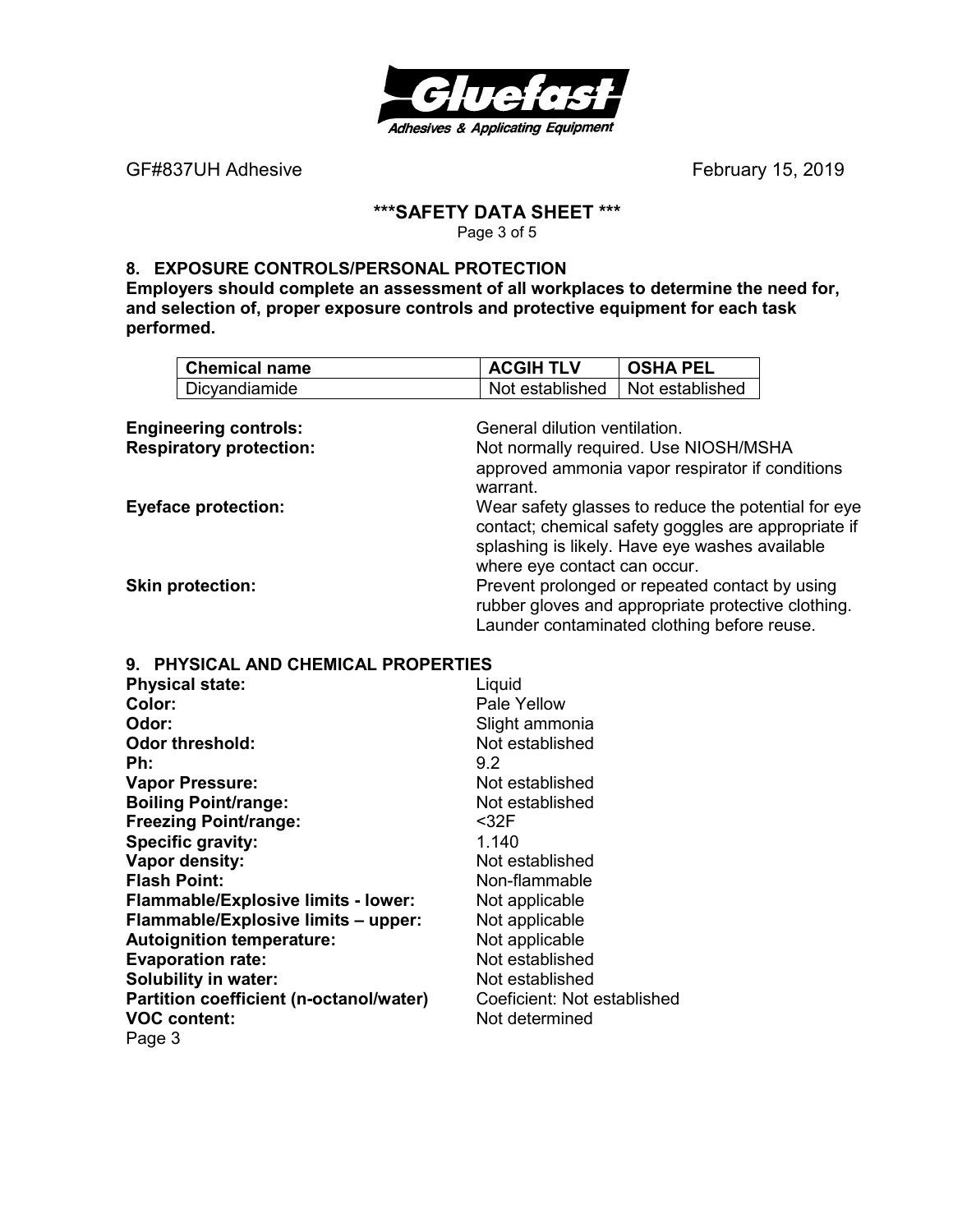

# **\*\*\*SAFETY DATA SHEET \*\*\***

Page 4 of 5

#### **10. STABILITY AND REACTIVITY**

| Stability               | Stable under normal conditions                                                       |
|-------------------------|--------------------------------------------------------------------------------------|
| Hazardous reactions:    | Will not occur.                                                                      |
|                         | Hazardous decomposition products   Nitrogen containing gases Carbon monoxide, carbon |
|                         | dioxide                                                                              |
| Incompatible materials: | Not established                                                                      |
| Conditions to avoid:    | Do not freeze.                                                                       |
|                         |                                                                                      |

#### **11. TOXICOLOGICAL INFORMATION**

| Hazardous components NTB Carcinogen |             |                        | IARC Carcinogen   OSHA Carcinogen<br>(Specifically Regulated) |
|-------------------------------------|-------------|------------------------|---------------------------------------------------------------|
| None                                | <b>None</b> | None                   | <b>None</b>                                                   |
|                                     |             |                        |                                                               |
| Hazardous components                |             | <b>Health Effects/</b> |                                                               |
|                                     |             | <b>Target Organs</b>   |                                                               |
| None                                |             | None                   |                                                               |

#### **12. ECOLOGICAL INFORMATION**

Ecological information: None available

#### **13. DISPOSAL CONSIDERATIONS**

**Information provided is for unused product only.** 

**Recommended method of disposal:** To the best of our knowledge, this product does not meet the definition of hazardous waste under the U.S. EPA Hazardous Waste regulations 40 CFR 261. Solidify and dispose of in an approved landfill. Consult state, local or provincial authorities for more restrictive requirements.

Hazardous waste number: Not applicable

#### **14. TRANSPORT INFORMATION**

U.S. Department of Transportation Ground (49 CFR)

 Proper shipping name: GF837UHGL, GF837UHPL, GF837UHDR Hazard class or division: None Identification number: None Packing group: Carton, 5-gallon pail, 55 gallon drum Product is not regulated, non hazardous and not restricted for transport by air or water. Page 4